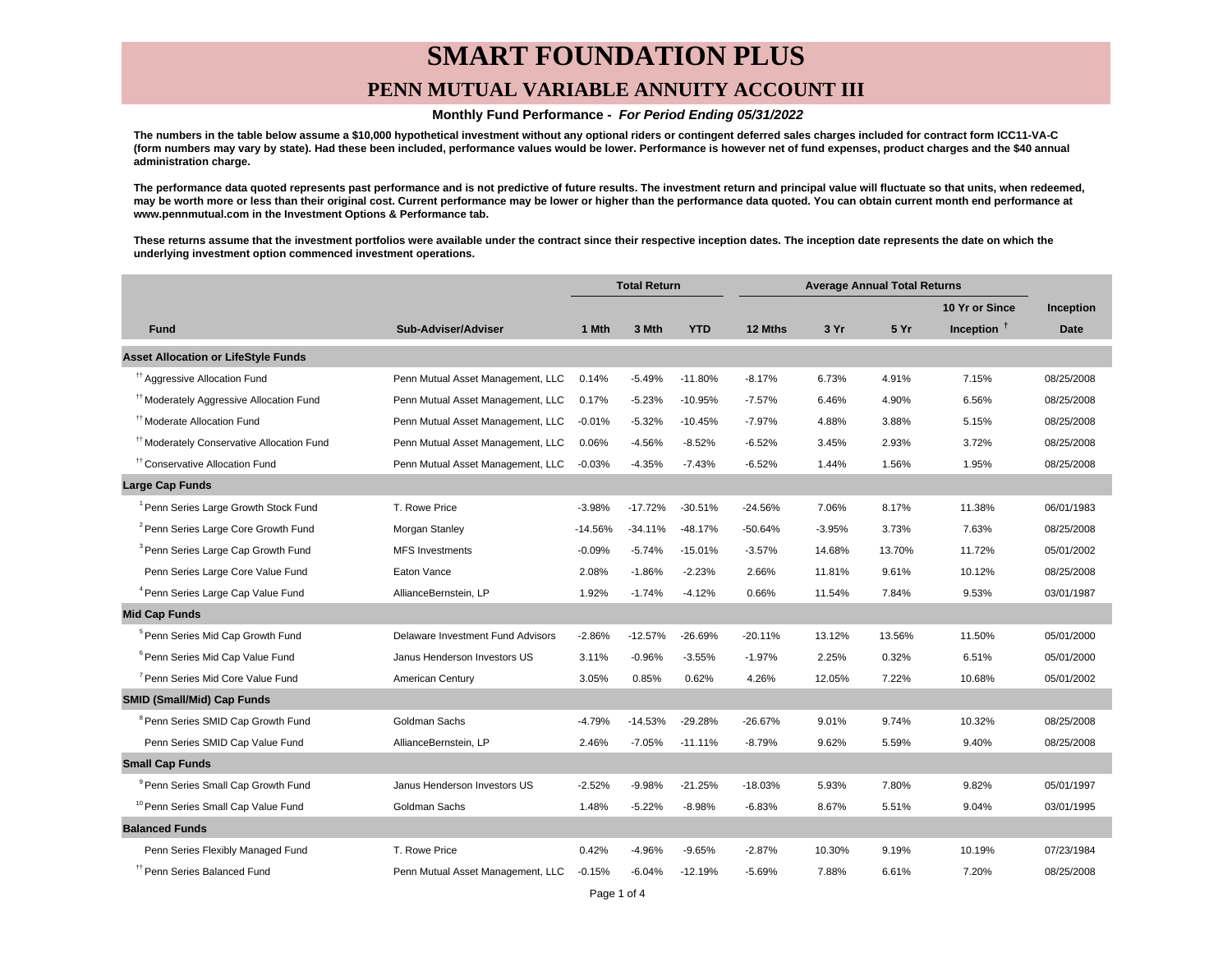## **SMART FOUNDATION PLUS PENN MUTUAL VARIABLE ANNUITY ACCOUNT III**

### **Monthly Fund Performance - For Period Ending 05/31/2022**

|                                                        |                                   | <b>Total Return</b> |           | <b>Average Annual Total Returns</b> |           |          |          |                |                  |
|--------------------------------------------------------|-----------------------------------|---------------------|-----------|-------------------------------------|-----------|----------|----------|----------------|------------------|
|                                                        |                                   |                     |           |                                     |           |          |          | 10 Yr or Since | <b>Inception</b> |
| <b>Fund</b>                                            | Sub-Adviser/Adviser               | 1 Mth               | 3 Mth     | <b>YTD</b>                          | 12 Mths   | 3 Yr     | 5 Yr     | Inception $†$  | <b>Date</b>      |
| <b>Index Funds</b>                                     |                                   |                     |           |                                     |           |          |          |                |                  |
| <sup>11</sup> Penn Series Index 500 Fund               | <b>State Street</b>               | $-0.01%$            | $-5.70%$  | $-13.50%$                           | $-2.25%$  | 14.29%   | 11.25%   | 12.21%         | 05/01/2000       |
| Penn Series Small Cap Index Fund                       | <b>State Street</b>               | $-0.08%$            | $-9.23%$  | $-17.41%$                           | $-18.85%$ | 7.32%    | 5.36%    | 8.37%          | 08/25/2008       |
| Penn Series Developed International Index Fund         | <b>State Street</b>               | 1.68%               | $-5.66%$  | $-12.23%$                           | $-12.85%$ | 4.18%    | 1.94%    | 4.79%          | 08/25/2008       |
| <b>Specialty Fund</b>                                  |                                   |                     |           |                                     |           |          |          |                |                  |
| <sup>12</sup> Penn Series Real Estate Securities Fund  | Cohen & Steers                    | $-5.12%$            | $-2.64%$  | $-14.38%$                           | 2.05%     | 8.08%    | 7.92%    | 8.24%          | 05/01/2002       |
| <b>International Funds</b>                             |                                   |                     |           |                                     |           |          |          |                |                  |
| Penn Series International Equity Fund                  | Vontobel Asset Management         | $-1.67%$            | $-8.22%$  | $-19.07%$                           | $-15.12%$ | 4.63%    | 3.23%    | 5.29%          | 11/01/1992       |
| <sup>13</sup> Penn Series Emerging Markets Equity Fund | Vontobel Asset Management         | $-0.40%$            | $-10.39%$ | $-15.55%$                           | $-25.01%$ | $-1.24%$ | $-1.89%$ | 0.48%          | 08/25/2009       |
| <b>Fixed-Income Funds</b>                              |                                   |                     |           |                                     |           |          |          |                |                  |
| <sup>#</sup> Penn Series Limited Maturity Bond Fund    | Penn Mutual Asset Management, LLC | $-0.30%$            | $-2.55%$  | $-3.87%$                            | $-4.91%$  | $-0.67%$ | $-0.14%$ | $-0.39%$       | 05/01/2000       |
| <sup>#</sup> Penn Series Quality Bond Fund             | Penn Mutual Asset Management, LLC | $-0.28%$            | $-6.44%$  | $-10.07%$                           | $-10.33%$ | $-1.26%$ | $-0.08%$ | 0.22%          | 03/01/1987       |
| <sup>14</sup> Penn Series High Yield Bond Fund         | Penn Mutual Asset Management, LLC | 0.41%               | $-2.69%$  | $-5.28%$                            | $-3.94%$  | 3.23%    | 2.95%    | 4.12%          | 07/23/1984       |
| <sup>11</sup> Penn Series Money Market Fund            | Penn Mutual Asset Management, LLC | $-0.15%$            | $-0.44%$  | $-0.67%$                            | $-1.59%$  | $-1.24%$ | $-1.12%$ | $-1.35%$       | 07/15/1983       |

The Penn Series Money Market Fund 7-day yield was 0.01% . The yield, which is gross of product fees and the \$ 40 annual administration charge, more closely reflects the current earnings of the Money Market Fund than the 1-year return.

**Investors should carefully consider the objectives, risks, charges, and expenses of the relevant variable annuity product and underlying investment options prior to investing.** Please read the prospectus carefully as it contains this and other pertinent information specific to the product being presented. A prospectus may be obtained from your Penn Mutual **financial professional or from our website at www.pennmutual.com in the Planning & Products tab.**

Penn Mutual variable products are offered through Hornor, Townsend & Kent, Inc. (HTK), Registered Investment Advisor, Member FINRA/SIPC, 600 Dresher Road, Horsham, PA 19044, 215-957-7300. HTK is a wholly owned subsidiary of The Penn Mutual Life Insurance Company.

1202417TM\_Jun17

Report is not valid unless all pages are included



Page 2 of 4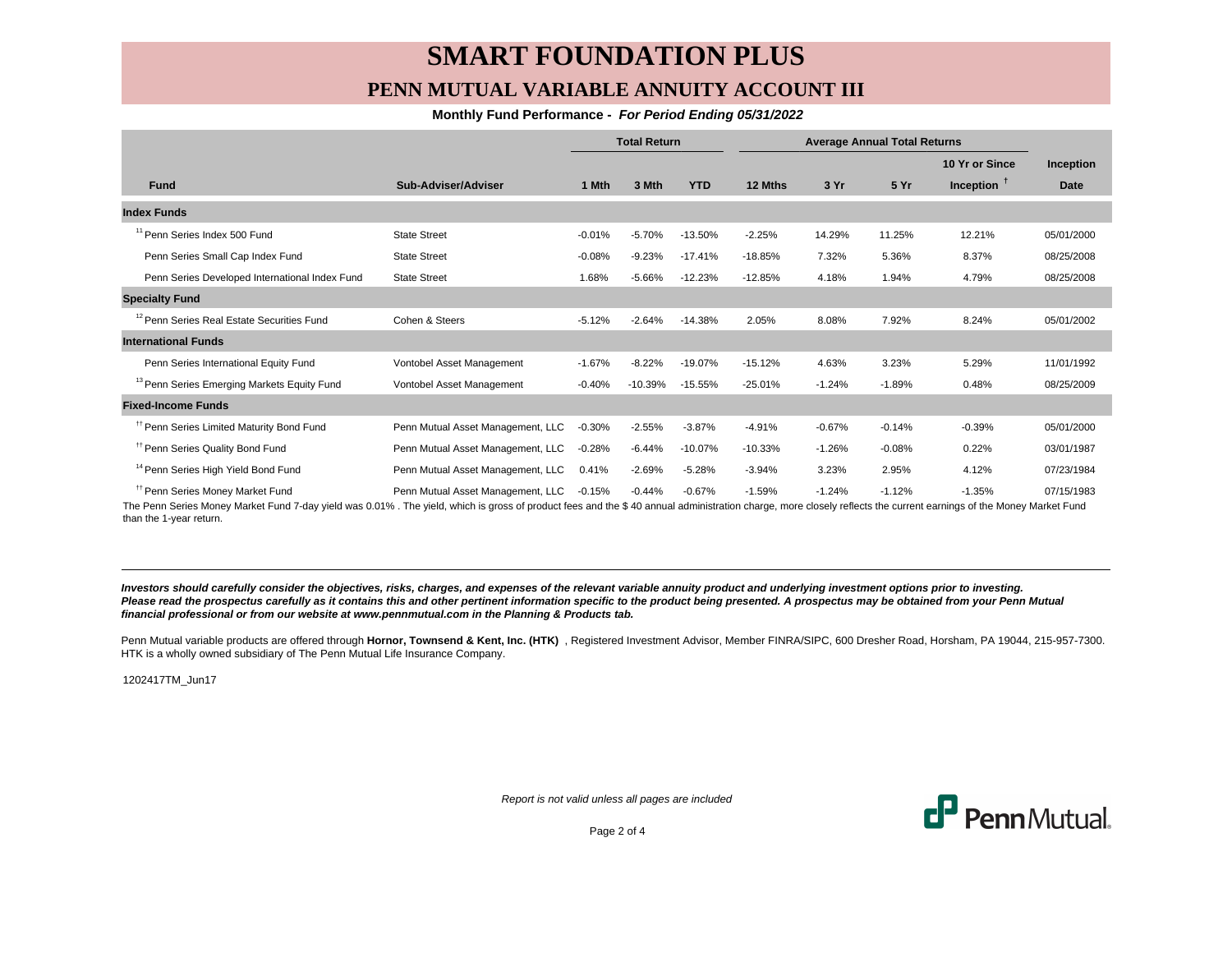## **SMART FOUNDATION PLUS**

## **PENN MUTUAL VARIABLE ANNUITY ACCOUNT III**

 **Monthly Fund Performance - For Period Ending 05/31/2022**

### **Assuming Contract Surrendered**

**Below are the average annual total returns on a hypothetical investment of \$1,000 assuming the investor makes no additional deposits and surrenders the policy. With the exception of any available optional riders, the figures are net of all possible charges and fees, including the maximum contingent deferred sales charge of 8% (Contract Year = %: 1=8%, 2=8%, 3=8%, 4=7%, 5=6%, 6=5%, 7=4%, 8=3%, 9=2%), asset charges, product fees, and the \$20 annual administration charge. Had any available optional riders been included, performance values would be lower.**

|                                                       |                                   | <b>Average Annual Total Returns</b> |          |          |                |                       |
|-------------------------------------------------------|-----------------------------------|-------------------------------------|----------|----------|----------------|-----------------------|
|                                                       |                                   |                                     |          |          | 10 Yr or Since |                       |
| <b>Fund</b>                                           | Sub-Adviser/Adviser               | 1Yr                                 | 3 Yr     | 5 Yr     | Inception $†$  | <b>Inception Date</b> |
| <b>Asset Allocation or LifeStyle Funds</b>            |                                   |                                     |          |          |                |                       |
| <sup>17</sup> Aggressive Allocation Fund              | Penn Mutual Asset Management, LLC | $-14.84%$                           | 4.28%    | 3.82%    | 7.07%          | 08/25/2008            |
| <sup>11</sup> Moderately Aggressive Allocation Fund   | Penn Mutual Asset Management, LLC | $-14.28%$                           | 4.02%    | 3.81%    | 6.47%          | 08/25/2008            |
| <sup>††</sup> Moderate Allocation Fund                | Penn Mutual Asset Management, LLC | $-14.65%$                           | 2.49%    | 2.80%    | 5.07%          | 08/25/2008            |
| <sup>17</sup> Moderately Conservative Allocation Fund | Penn Mutual Asset Management, LLC | $-13.32%$                           | 1.10%    | 1.87%    | 3.64%          | 08/25/2008            |
| <sup>††</sup> Conservative Allocation Fund            | Penn Mutual Asset Management, LLC | $-13.31%$                           | $-0.85%$ | 0.51%    | 1.87%          | 08/25/2008            |
| <b>Large Cap Funds</b>                                |                                   |                                     |          |          |                |                       |
| <sup>1</sup> Penn Series Large Growth Stock Fund      | T. Rowe Price                     | $-29.89%$                           | 4.61%    | 7.04%    | 11.29%         | 06/01/1983            |
| <sup>2</sup> Penn Series Large Core Growth Fund       | Morgan Stanley                    | $-53.85%$                           | $-6.08%$ | 2.66%    | 7.55%          | 08/25/2008            |
| <sup>3</sup> Penn Series Large Cap Growth Fund        | <b>MFS Investments</b>            | $-10.61%$                           | 12.01%   | 12.48%   | 11.64%         | 05/01/2002            |
| Penn Series Large Core Value Fund                     | Eaton Vance                       | $-4.88%$                            | 9.22%    | 8.45%    | 10.04%         | 08/25/2008            |
| <sup>4</sup> Penn Series Large Cap Value Fund         | AllianceBernstein, LP             | $-6.72%$                            | 8.96%    | 6.70%    | 9.44%          | 03/01/1987            |
| <b>Mid Cap Funds</b>                                  |                                   |                                     |          |          |                |                       |
| <sup>5</sup> Penn Series Mid Cap Growth Fund          | Delaware Investment Fund Advisors | $-25.80%$                           | 10.49%   | 12.35%   | 11.41%         | 05/01/2000            |
| <sup>6</sup> Penn Series Mid Cap Value Fund           | Janus Henderson Investors US      | $-9.14%$                            | $-0.07%$ | $-0.71%$ | 6.42%          | 05/01/2000            |
| <sup>7</sup> Penn Series Mid Core Value Fund          | American Century                  | $-3.42%$                            | 9.45%    | 6.10%    | 10.60%         | 05/01/2002            |
| <b>SMID (Small/Mid) Cap Funds</b>                     |                                   |                                     |          |          |                |                       |
| <sup>8</sup> Penn Series SMID Cap Growth Fund         | Goldman Sachs                     | $-31.83%$                           | 6.50%    | 8.58%    | 10.24%         | 08/25/2008            |
| Penn Series SMID Cap Value Fund                       | AllianceBernstein, LP             | $-15.40%$                           | 7.09%    | 4.49%    | 9.31%          | 08/25/2008            |
| <b>Small Cap Funds</b>                                |                                   |                                     |          |          |                |                       |
| <sup>9</sup> Penn Series Small Cap Growth Fund        | Janus Henderson Investors US      | $-23.89%$                           | 3.50%    | 6.67%    | 9.73%          | 05/01/1997            |
| <sup>10</sup> Penn Series Small Cap Value Fund        | Goldman Sachs                     | $-13.60%$                           | 6.17%    | 4.41%    | 8.95%          | 03/01/1995            |
| <b>Balanced Funds</b>                                 |                                   |                                     |          |          |                |                       |
| Penn Series Flexibly Managed Fund                     | T. Rowe Price                     | $-9.96%$                            | 7.75%    | 8.04%    | 10.11%         | 07/23/1984            |
| <sup>††</sup> Penn Series Balanced Fund               | Penn Mutual Asset Management, LLC | $-12.56%$                           | 5.40%    | 5.49%    | 7.11%          | 08/25/2008            |